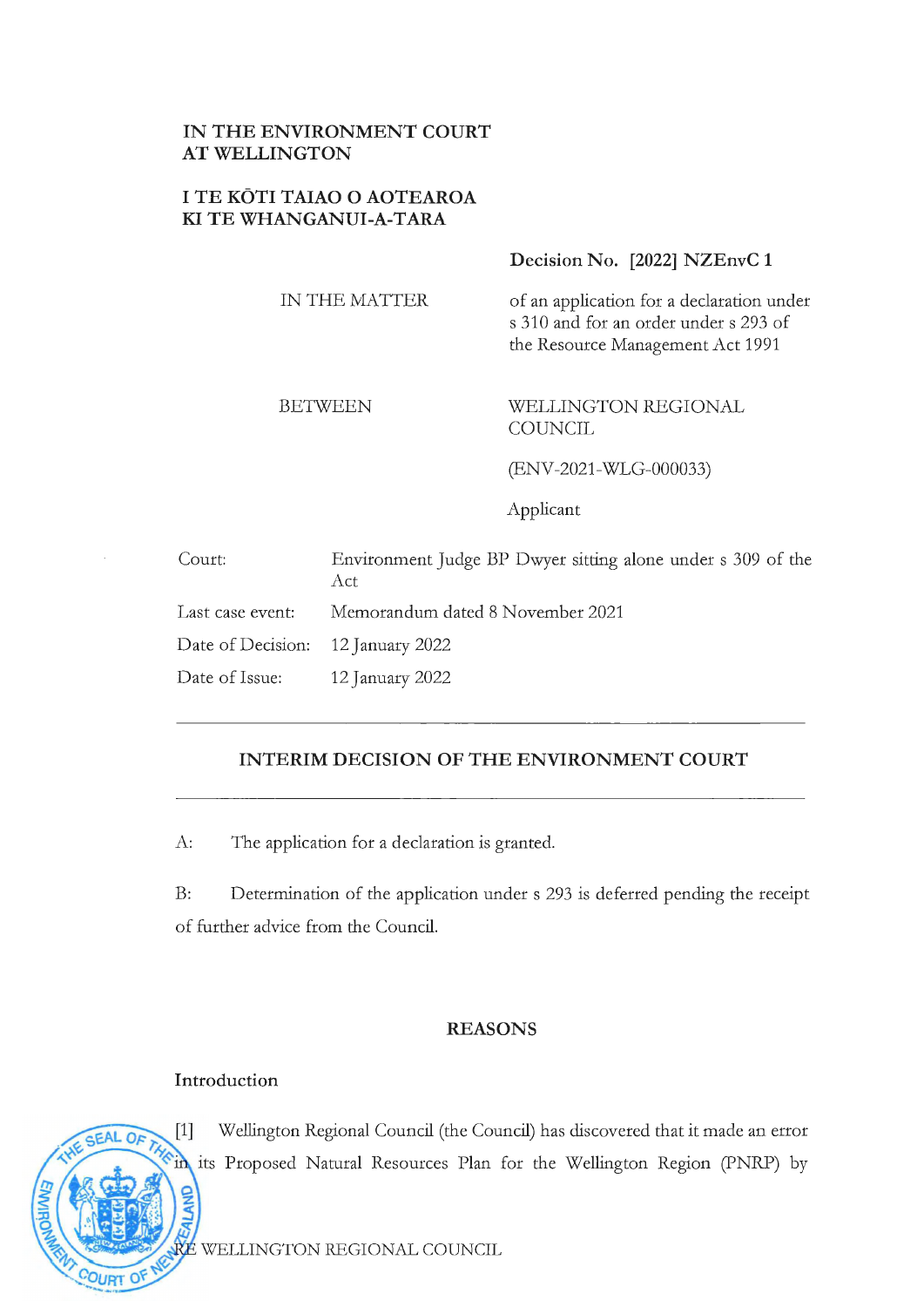omitting text describing how the location of river mouths in the region should be determined. This is important for determining the landward boundary of the coastal marine area which has consequences for determining jurisdiction between the Council and the territorial authorities within its region and also in respect of the application of the Regional Coastal Plan aspect of the PNRP.

[2] The operative Regional Coastal Plan (to be replaced by PNRP) contained a list of specified river mouths and coastal marine area boundary locations. Text containing a deeming provision then followed the list, addressing non specified river mouths:

For the remaining rivers in the Wellington Region, the mouth is deemed to be a straight line representing the continuation of the line of Mean High \Vater Springs on each side of the river at the river outlet.

[3] The Council had intended to include this text ( or an equivalent) in the PNRP but inadvertently failed to do so. It seeks to address that error by making an application under s 310(e) Resource Management Act 1991 (RMA) and asking for a consequential order under s 293 RMA to include appropriate text in the PNRP.

[4] The Council has applied for a declaration determining the location of unmapped river mouths in the PNRP. The declaration sought is:

When determining the location of a river mouth in the Wellington Region, not shown on Maps 42 to 48, the mouth is deemed to be a straight line representing the continuation of the line of Mean High- \Vater Springs on each side of the river at the river outlet.

[5] As consequential relief to implement the declaration (if granted by the Court) the Council applies for an order under s 293 RMA to insert the following text into the PNRP in Chapter 13 and placed immediately above Map 42 (below the heading which reads: 'Coastal marine area and river mouth boundaries'):

Maps 42 to 48 show where the Coastal Marine Area and river mouth boundaries are located. For the remaining rivers in the \Vellington Region not shown on Maps 42 to 48, the mouth is deemed to be a straight line representing the continuation of the line of Mean High \Vater Springs on each side of the river at the river outlet.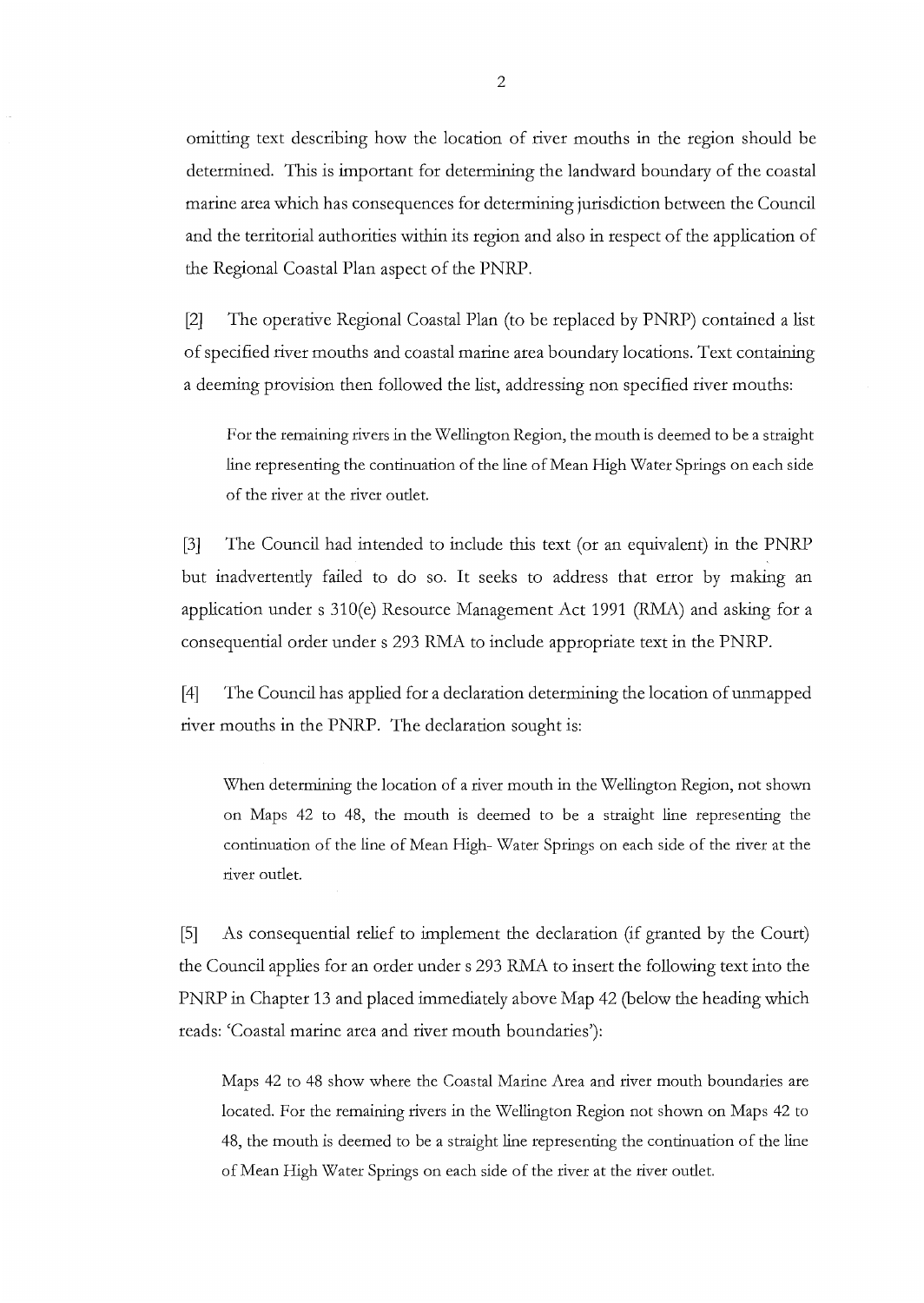The Coastal Marine Area means the foreshore, seabed, and coastal water, and the air space above the water-

- (a) of which the seaward boundary is the outer limits of the territorial sea:
- (b) of which the landward boundary is the line of mean high water springs, except that where that line crosses a river, the landward boundary at that point shall be whichever is the lesser of-
	- (i) 1 kilometre upstream from the mouth of the river; or
	- (ii) the point upstream that is calculated by multiplying the width of the river mouth by 5.

[6] The Council lodged an affirmation of Dr IN Dawe dated 1 October 2021 in support of its application.

[7] The Council applied for directions as to service. It requested a direction that its applications be served on the Minister of Conservation, territorial authorities within the Wellington Region with a coastline and appellants ands 274 parties to the appeals on the PNRP, but not the wider public. The Court considered the Council's request and granted it on 22 September 2021. The Council confirmed on 8 October 2021 that service had been completed. No person joined as a party to the proceedings.

[8] The Council lodged a memorandum on 8 November 2021 requesting that the applications be decided on the papers.

### **Background**

[9] The Council has functions with respect to land and water in the coastal marine area (see s  $30(1)(d)$  RMA). Counsel for the Council says the main issue with the error relates to the ability to identify the landward boundary of the coastal marine area in relation to the mouth of a river. This has potential consequences for determining jurisdiction between the Council and the territorial authorities in its region and also application of the Regional Coastal Plan.

[10] Counsel for the Council explains that while the main river mouths' boundaries have been agreed to and are mapped in the PNRP (Maps 42-48) many smaller river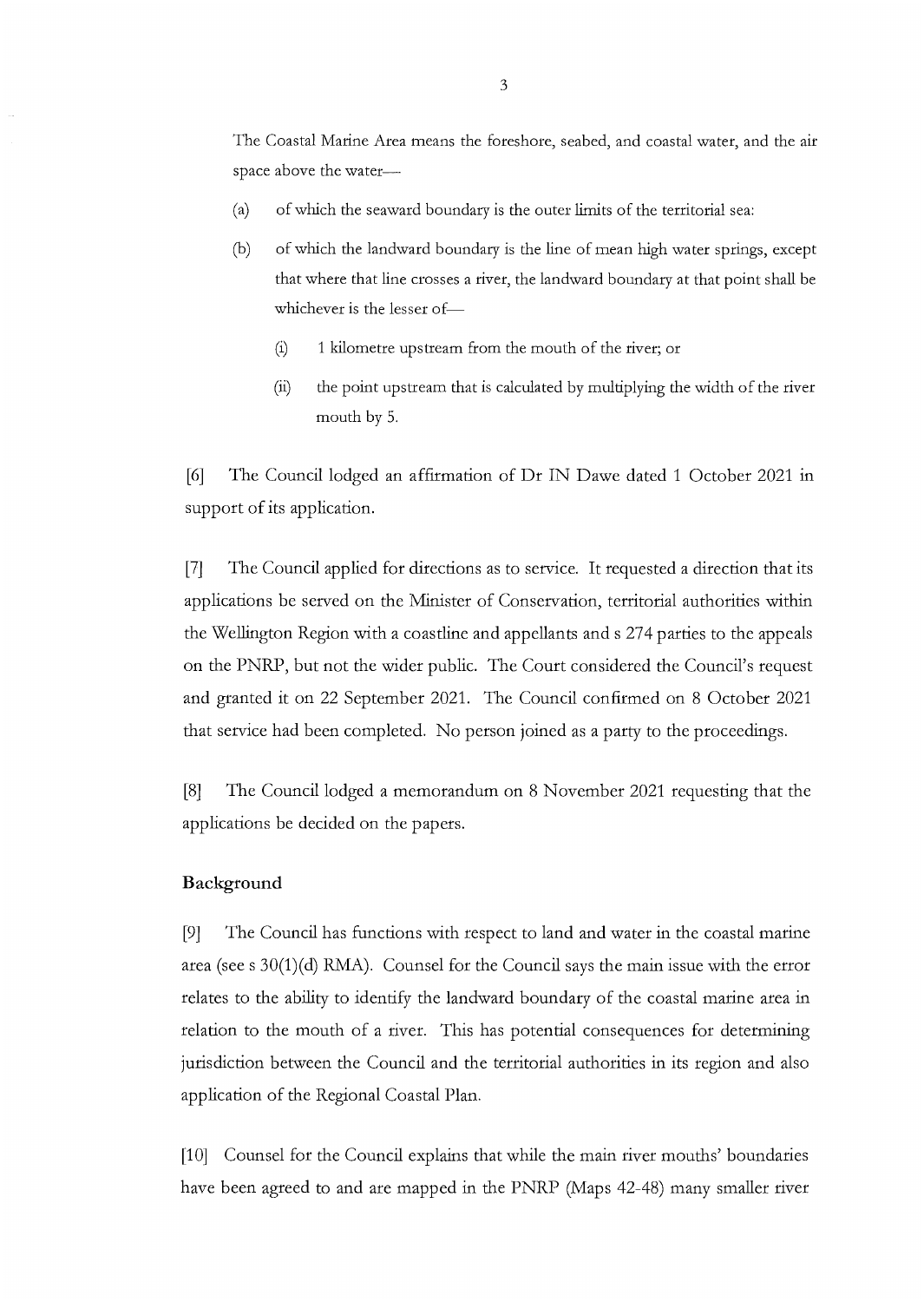mouths and stream boundaries have not been mapped and the landward extent of the coastal marine area is not delineated. The consequences of this are uncertainty for both local authorities and plan users in terms of the extent of the coastal marine area.

[11] As notification of the PNRP has already occurred the only avenue available to determine the location of the mouth of a river is an application under  $s$  310(e) RMA.<sup>1</sup>

[12] Counsel notes that the Court's powers under s 310 *RMA* are declaratory in nature. Counsel submits that it is unclear whether the Council can simply amend its PNRP in response to such a declaration. Accordingly, it applies for an order under s 293 RMA to make the amendment to the PNRP to give effect to the declaration (if the declaration is granted).

#### **Discussion**

#### *Declaration*

[13] Section 310(e) RMA provides:

#### **310 Scope and effect of declaration**

A declaration may declare-

- 
- ( e) the point at which the landward boundary of the coastal marine area crosses any river; or

[14] Dr Dawe explained that the river mouths mapped in Maps 42 to 48 and their associated coastal marine areas were "rolled-over" from the operative Regional Coastal Plan. The mapped rivers were selected because they are managed for flood protection purposes (e.g. flood schemes, stop banks, mouth dredging, mouth cutting, mouth clearance) and there is a need to define legal boundaries in order to know what rules apply (i.e. freshwater or coastal rules). There are over 320 river and stream mouth outlets in the Wellington Region that flow over the mean high water springs boundary. Of these, only 25 have scheduled river mouth and coastal marine area

 $\mathbf{1}$ 

Counsel relied on *Re Auckland Regional Council* NZEnvC Auckland A046/97, 3 April 1997.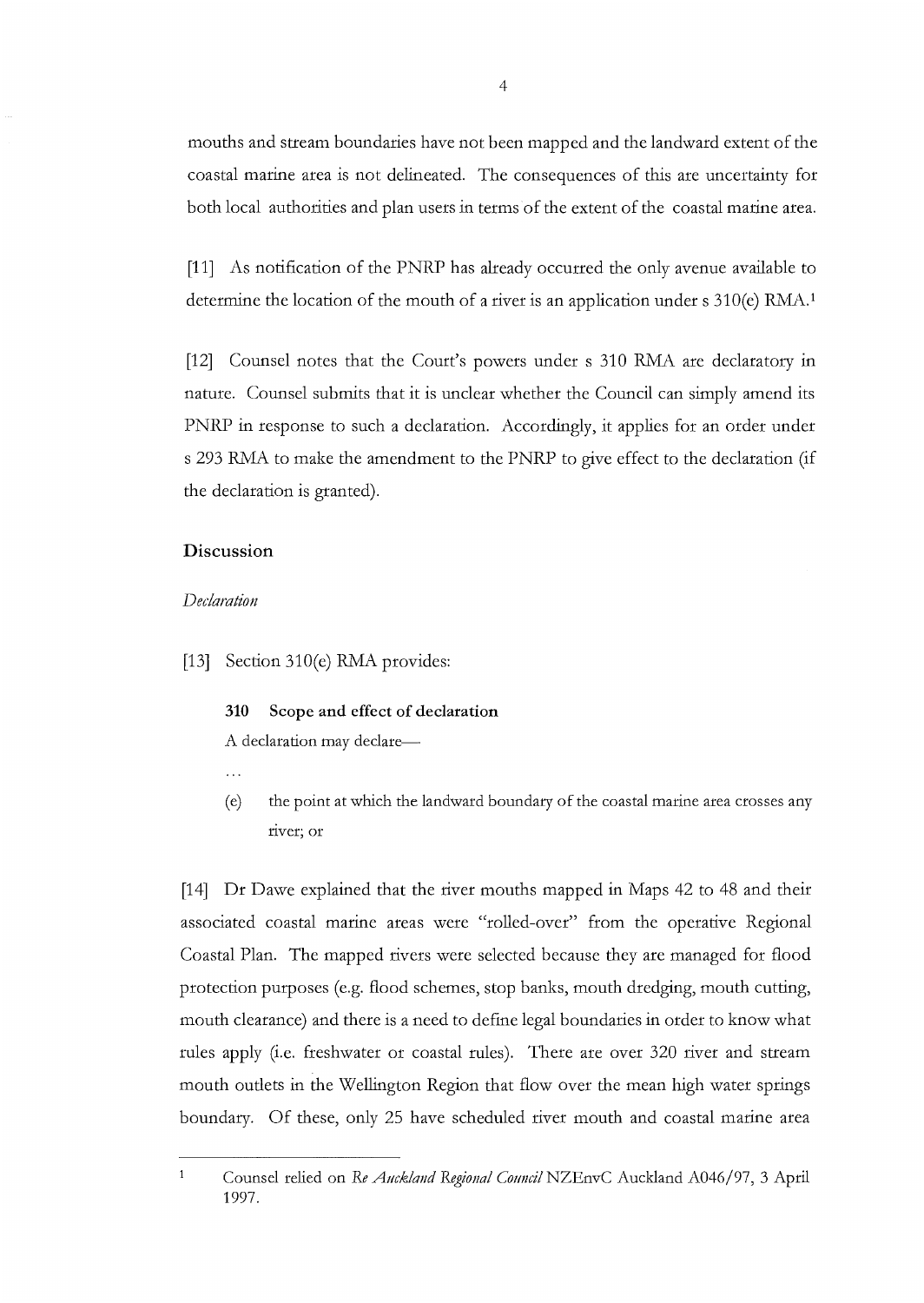boundaries. It was deemed not feasible to undertake a consultation programme to determine the river mouth and coastal marine area boundaries for every stream or river.

[15] Dr Dawe outlined the consequences of the Council's error. If the coastal marine area boundary in relation to river mouths cannot be determined then there is a jurisdictional uncertainty (which Council has jurisdiction, which rules (e.g. discharge standards) apply at these locations) and also potentially undue costs to applicants to determine where the coastal marine area boundary is located in relation to a particular river or stream.

[16] Dr Dawe deposed that the Council's proposed approach is efficient as it allows a pragmatic assessment to be made by the Council, without territorial authorities, landowners and infrastructure providers having to commission surveys every time a determination of the mean high water springs is required. Common activities that would require such a determination are flood protection works, gravel extraction, culvert or stormwater outfall maintenance.

[17] The RMA defines "coastal marine area" as follows:

**coastal marine area** means the foreshore, seabed, and coastal water, and the air space above the water-

- (a) of which the seaward boundary is the outer limits of the territorial sea:
- (b) of which the landward boundary is the line of mean high water springs, except that where that line crosses a river, the landward boundary at that point shall be whichever is the lesser of-
	- (i) 1 kilometre upstream from the mouth of the river; or
	- (ii) the point upstream that is calculated by multiplying the width of the river mouth by 5

[18] "Mouth" is also defined in s 2 RMA:

**mouth,** for the purpose of defining the landward boundary of the coastal marine area, means the mouth of the river either-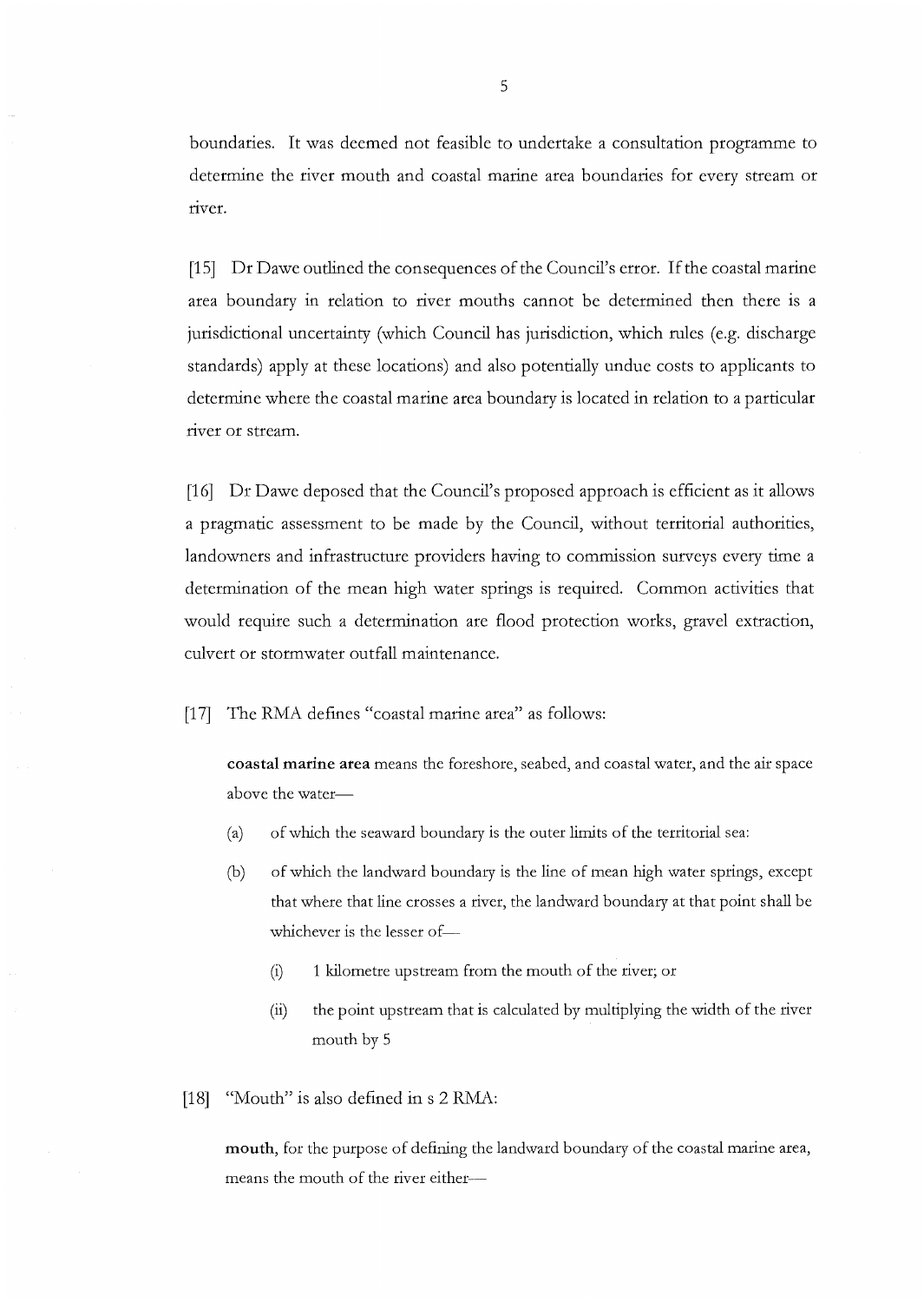- (a) as agreed and set between the Minister of Conservation, the regional council, and the appropriate territorial authority in the period between consultation on, and notification of, the proposed regional coastal plan; or
- (b) as declared by the Environment Court under section 310 upon application made by the Minister of Conservation, the regional council, or the territorial authority prior to the plan becoming operative,—

and once so agreed and set or declared shall not be changed in accordance with Schedule 1 or otherwise varied, altered, questioned, or reviewed in any way until the next review of the regional coastal plan, unless the Nlinister of Conservation, the regional council, and the appropriate territorial authority agree

[19] Dr Dawe explained that the mapped locations of the river mouths in the operative Regional Coastal Plan were "rolled over" into the PNRP and that the Council decided not to "renegotiate" the existing scheduled river mouths. I assume that means that the mapped river mouths have been agreed (sometime in the past) between the persons listed in para (a) of the definition of "mouth". The Council also planned to include in its PNRP a note to the same effect as the one that appeared in the operative Regional Coastal Plan.

[20] It is clearly necessary to have some such method in the PNRP in order to simply determine which authorities have jurisdiction and which sets of rules apply to any particular activity. To leave the PNRP without such a method could breach the obligation on the Council to preserve the natural character of the coastal environment (including the coastal marine area), wetlands, and lakes and rivers and their margins, and to protect them from inappropriate subdivision, use, and development (s 6(a) RMA). Dr Dawe impressed upon the Court the sensitivity and the importance of the ecosystems affected. The Council has determined to reproduce the same method it included in its operative Regional Coastal Plan so the method proposed is not "new", and plan users may already be familiar with that method.

[21] I accept that a declaration should be made in this case and, on the basis of Dr Dawe's evidence, that the method proposed is appropriate. I will make a declaration accordingly.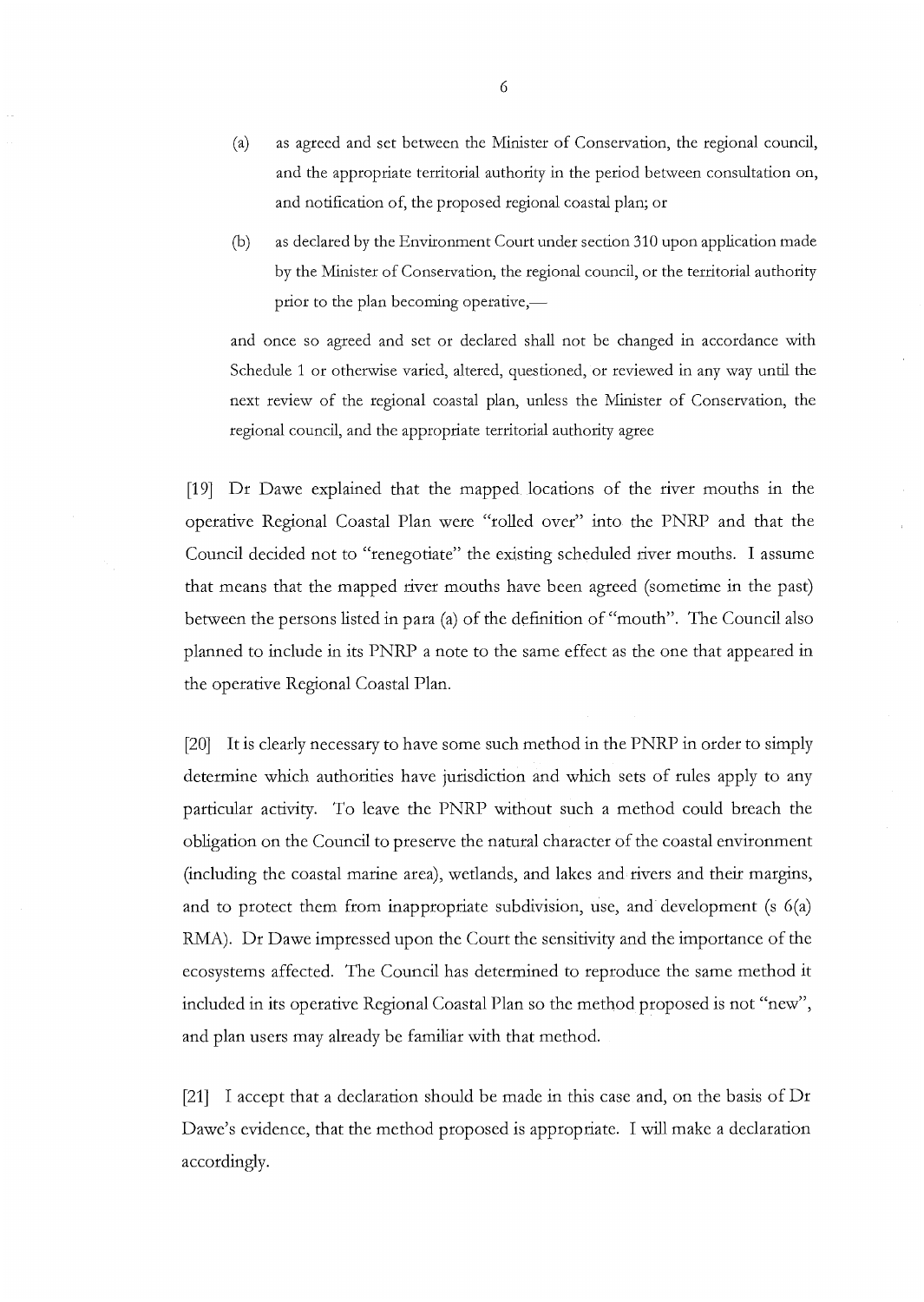[22] Section 293 RMA relevantly provides:

# **293 Environment Court may order change to proposed policy statements and plans**

- (1) After hearing an appeal against, or an inquiry into, the provisions of any proposed policy statement or plan that is before the Environment Court, the court may direct the local authority to-
	- (a) prepare changes to the proposed policy statement or plan to address any matters identified by the court:
	- (b) consult the parties and other persons that the court directs about the changes:
	- (c) submit the changes to the court for confirmation.

[23] The Council submits that determining whether or not the Court will exercise its s 293 powers requires consideration at two levels:<sup>2</sup>

- First, does the Court have jurisdiction to exercise the powers in question; and
- Second, if the Court does have jurisdiction, should it exercise its discretion to do so on the merits.

[24] The Council referred to *Federated Farmers New Zealand (Inc) Mackenzie Branch v Mackenzie District Council.*<sup>3</sup> The High Court said in that case that the fundamental purpose of s 293 is to give the Court power to direct changes to a proposed plan (or plan change) which are not otherwise within the Court's jurisdiction due to the scope of the appeal before it.4 The High Court also held that the s 293 power is not unlimited and noted that it deprives potential parties or interested persons of the right

<sup>2</sup>  *Friends* if *Nelson Haven and Tasman Bery (Im) v Tasman District ComuilNZEnvC* \Vellington W013/08, 13 March 2008 at [22].

<sup>3</sup>  *Federated Farmers Neiv Zealand (Im) Niackenzje Branch v Mackenzie District Comuil* [2014] NZHC 2616, [2015] NZRMA 52 (HC).

<sup>4</sup>  *Federated Farmers New Zealand (Im) Niackenzje Branch v Mackenzie District Comuil* [2014] NZHC 2616, [2015] NZRMA 52 (HC) at [120].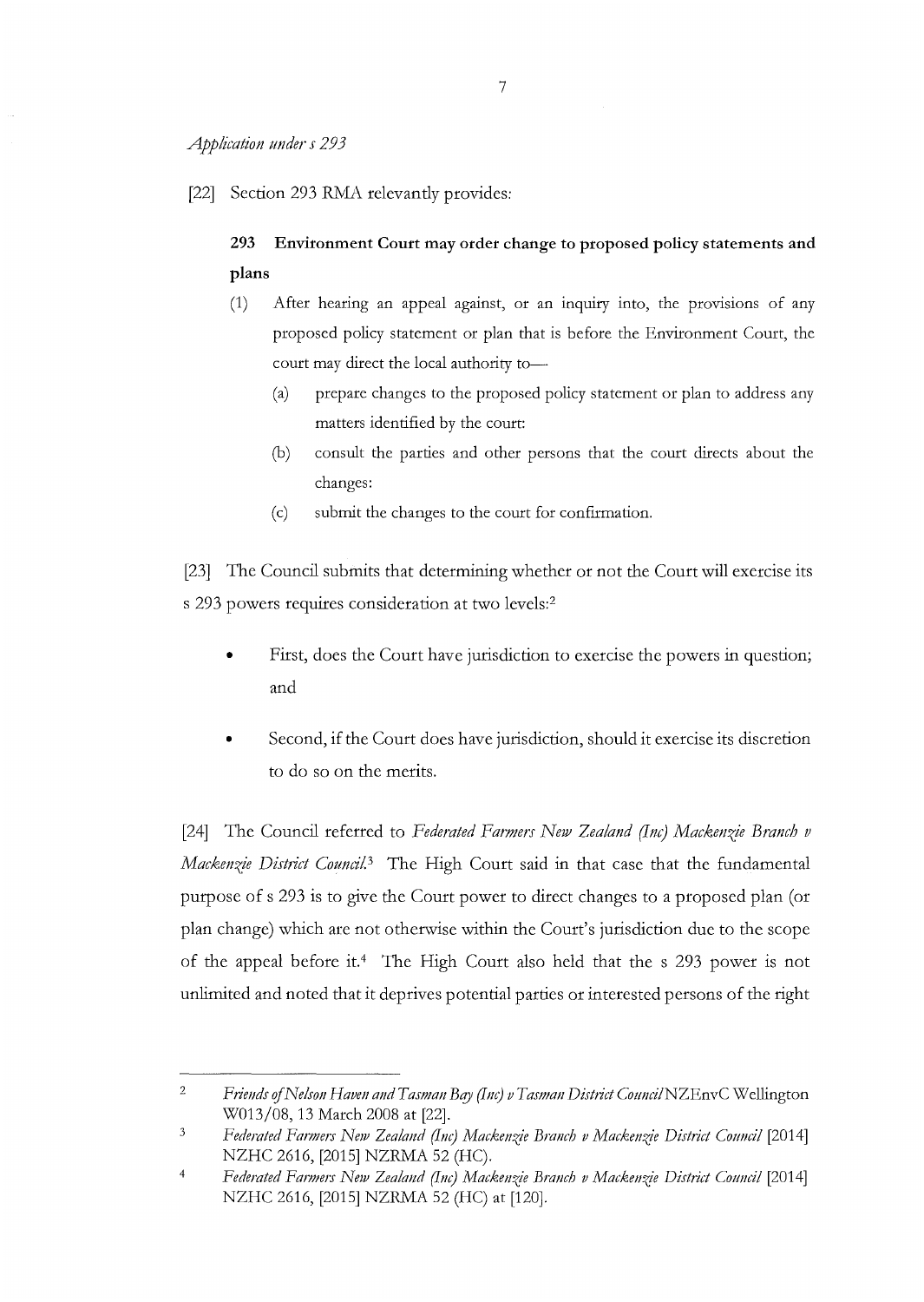to be heard by the local authority. <sup>5</sup>

[25] Dr Dawe deposed that there are no appeal points that provide scope for this error to be remedied through the appeals process. The Council raised the error with the Minister of Conservation and the relevant territorial authorities. They agreed with the Council's proposed resolution of the error. In addition, the Council's memorandum of 23 April 2021 to the Court raised the Council's intention to seek that the Court utilise s 293 RMA to correct the error which gave the Court and all parties to the PNRP appeals process notice of the Council's intention.

[26] The Council submits that allowing the error to be corrected to identify the boundaries of the coastal marine area will ensure that the Council fulfils its functions under s 30(1)(d) of the RMA in relation to control of the coastal marine area, as referenced in  $s 66(1)(a)$ . It will also assist in ensuring that the requirements of the New Zealand Coastal Policy Statement 2010 are met as it will clarify the extent of the coastal marine area.

[27] Dr Dawe undertook an analysis of the proposed addition to the PNRP pursuant to s 32 RMA. He considered that this addition is the most appropriate way to achieve the purpose of the Act. He compared the reasonably practicable options and outlines the costs of those options. Dr Dawe considered that it is effective and efficient to implement this proposed amendment to the PNRP to remove any confusion relating to the location of the coastal marine area boundary at river mouths not shown on Maps 42-48.

[28] The Council submits that this is a situation where it is appropriate for the Court to exercise its powers under s 293 of the RMA to correct the defect in the PNRP.

[29] Dr Dawe said that the main parties affected are the territorial authorities and the Council and, to a lesser degree, infrastructure providers, the Department of Conservation and landowners with streams that flow through their properties. The

<sup>&</sup>lt;sup>5</sup> Federated Farmers New Zealand (Inc) Mackenzie Branch v Mackenzie District Council [2014] NZHC 2616, [2015] NZRMA 52 (HC) at [121].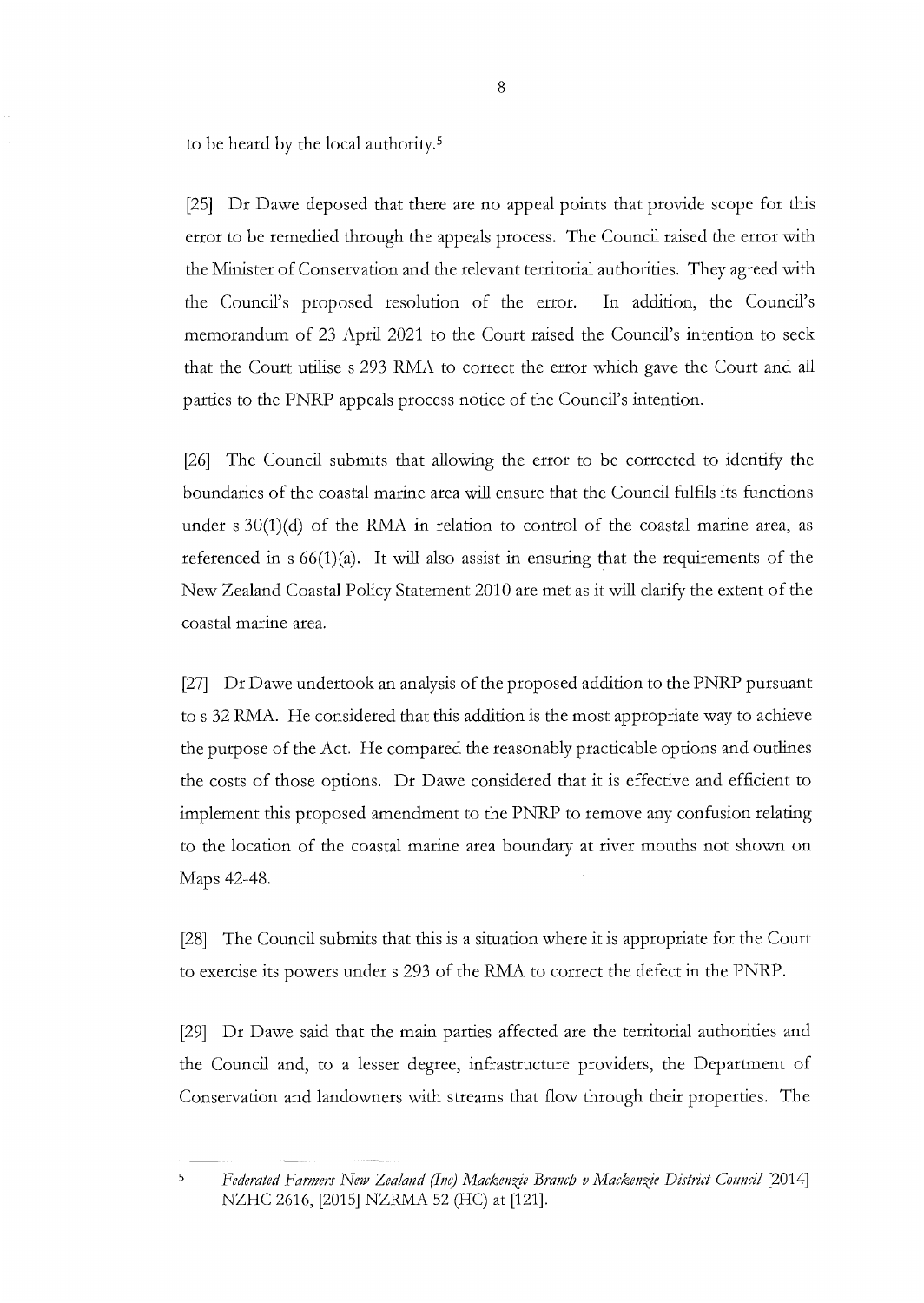Court ordered the service process outlined in para [7] above. No persons became parties to the proceedings. In addition, Dr Dawe explained that some parties had already been consulted and had approved the Council's proposed resolution.

[30] I accept Dr Dawe's evidence that other options would be more time consuming and costly. The option of requiring every applicant for resource consent to map or survey mean high water springs every time an activity is proposed in the vicinity of a river mouth would impose a high cost to applicants and result in lengthy delays. The option of having the Council map all rivers and streams that enter the coast would also be time consuming and expensive given the high number of rivers and streams (estimated to be about 300) involved. I accept that awaiting the next plan change is not a reasonably practicable option.

[31] In terms of the risk of acting or not acting, I accept Dr Dawe's evidence that there is potentially a moderate-high cost to the environment if action is not taken as river mouths are sensitive and important ecosystems in the environment and commonly have high biodiversity values. Dr Dawe deposed that the coastal rules in the PNRP have been developed to recognise the values these areas have and it is important to ensure the correct rules are applied to ensure good kaitiakitanga/ stewardship of these high value ecosystems.

[32] All of those things point to the need to correct the shortcomings in the PNRP arising out of failure to incorporate a method to identify unmapped river and stream mouth boundaries and also consequently identify the landward extent of the CMA in the vicinity of those river and stream mouths. Regrettably however, I do not consider that I have jurisdiction to determine this matter pursuant to s 293 as sought by the Council.

[33] I note Dr Dawe's advice that the change proposed to the PNRP is outside the scope of the appeals to the proposed plan. That of itself would not preclude the Court exercising its powers pursuant to s 293 which gives the Court a wide discretion to direct the preparation of changes to a proposed plan. The problem for the Court is that jurisdiction to direct the preparation of changes to a proposed plan arises ...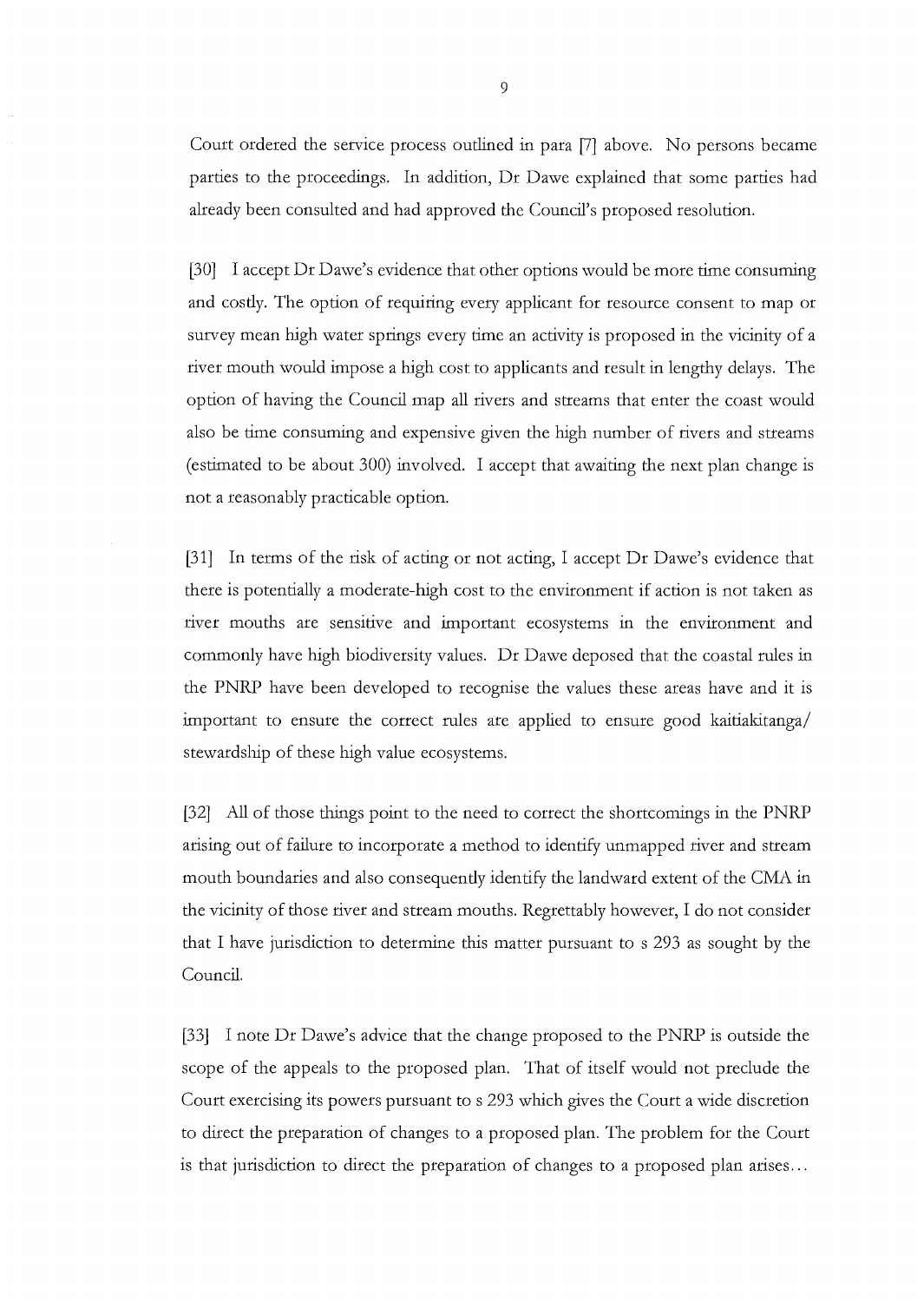"After hearing an appeal...".<sup>6</sup> In this case the Council seeks that the Court exercises that jurisdiction after making a declaration pursuant to s 310 rather than after hearing an appeal.

[34] I am of course aware of the appeals to the PNRP which have been subject to a lengthy mediation and resolution process. It is my understanding that any appeals relevant to the coastal marine area which might have provided a platform for resolution of the river mouth issue by application of s 293 at request of the Council (even by sidewind) have been subject to consent orders and the Court is now functus officio in that regard.

[35] It is my understanding that the following topics remain open for resolution under the appeals process for PNRP:

- Topic 41 (wetlands);
- Topic 47 (balance of beds of lakes and rivers); and
- Topics 29 (water quality management objective), 30 (water management objectives) and 31 (water quality).

[36] I do not understand any of the remaining appeals (all of which are presently under consideration for resolution by consent orders) to relate in any way to the river mouth delineation matter involved in these proceedings. I do not believe that they provide an appropriate appeal platform for exercise of s 293 powers relating to delineation of river mouths, notwithstanding my acceptance that there is a need to correct the shortcomings of PNRP in that regard.

[37] It appears to me that there are two ways to potentially resolve the jurisdictional impasse:

• Firstly, I give the Council the opportunity to advise the Court if it

 $6$  RMA, s 293(1).